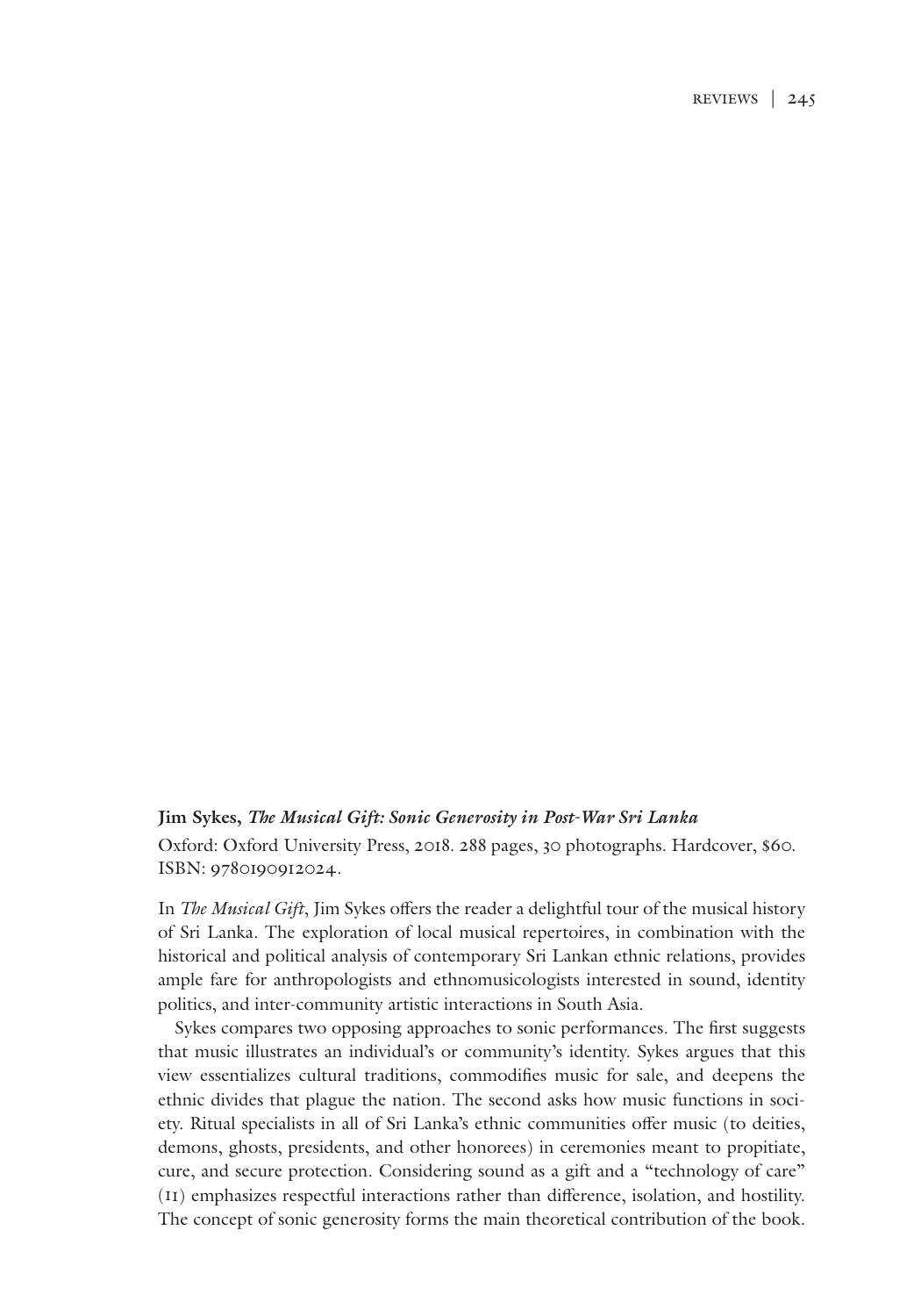## 246 | *Asian Ethnology* 78/1 • 2019

Critics have often dismissed Sri Lankan music as derivative at best, or non-existent at worst. Sykes counters this argument by highlighting the richness of local drumming repertoires. In chapter 1, Sykes draws on data gathered in a coastal Sinhala Buddhist community from drummers of the Berava caste. He examines Berava healing rituals and religious musical offerings. Berava lineages own and jealously guard their mantras, dances, and drum patterns, which heal and protect those who hear them but can also cause harm if performed incorrectly or inappropriately. Sykes explores the interaction between Theravada Buddhism, which eschews music, and Sinhala sonic traditions. In order to avoid obvious meters and melodies (reminiscent of "music" and thus inappropriate for Buddhist ceremonies), Berava drummers have evolved a drum language, offering unique drum poetry that is rhythmic but not metered.

Sykes provides a concise summary of the island's ethnic conflict. He notes that identity politics have influenced communities' efforts to purify their musical traditions and deny or dismiss connections with music of other ethnic groups. Sykes emphasizes that in Berava drumming he has traced "an authentic Sinhala musical system back over a thousand years . . . [and] that it is not Tamil or Indian," but he also notes that "it is a deeply heterogenous tradition that shows countless interactions with non-Sinhalas over the centuries" (35). Throughout the volume, he explores inter-community sonic interactions, as well as efforts made to erase them.

In chapter 2, Sykes broadens the focus to examine three Sinhala traditions of Berava music, spread between the coastal low-country, rural hill country, and central upcountry. He introduces the supernatural entities in the Sinhala pantheon and explains how ritual specialists interact with them through respectful offerings of sound and dance. Sykes compares the drums and drumming traditions, noting regional similarities and differences as well as the historical dynamics that shaped the repertoires.

Turning to the Sri Lankan Tamil community, in chapter 3 Sykes examines Tamil musical instruments and ritual traditions in the north and east of the island. Rituals and dramas based on Hindu epics form two main venues for local sonic productions. Sykes explores historical connections with South India as well as contemporary interactions and interdictions involving state and counter-state powers during and after the civil war.

In chapter 4, Sykes considers Sri Lanka's Muslim community, exploring their Sufi devotional music as well as their experiences of violence and exile during and after the civil war. He also illustrates Christian, Southeast Asian, and African influences in Sri Lanka's musical history. He writes about Baila (a pop music with Portuguese and African roots) and Sinhala folk music (elaborated with European influences). Providing a detailed analysis of the shapes, sounds, and functions of a variety of drums, harps, and wind instruments currently and historically used in Sri Lanka, he uncovers likely connections between regions. Sykes emphasizes the diversity of sources and traditions. He also notes common themes spanning all varieties of Sri Lankan music: that music relates not to ethnicity but to function (127), that hybridity is itself a key feature of the island's musical tradition (129), and that collectively Sri Lanka's traditions are quite similar to each other but different from those in neighboring India (134).

Chapter 5 explores musical gifts as technologies of protection and healing, using the 2004 Indian Ocean Tsunami and the civil war as contexts. Sykes draws on data from a Sinhala Buddhist exorcism and a Tamil Hindu possession story to show how ritual specialists interacted with a tsunami ghost and a protective goddess. This chapter